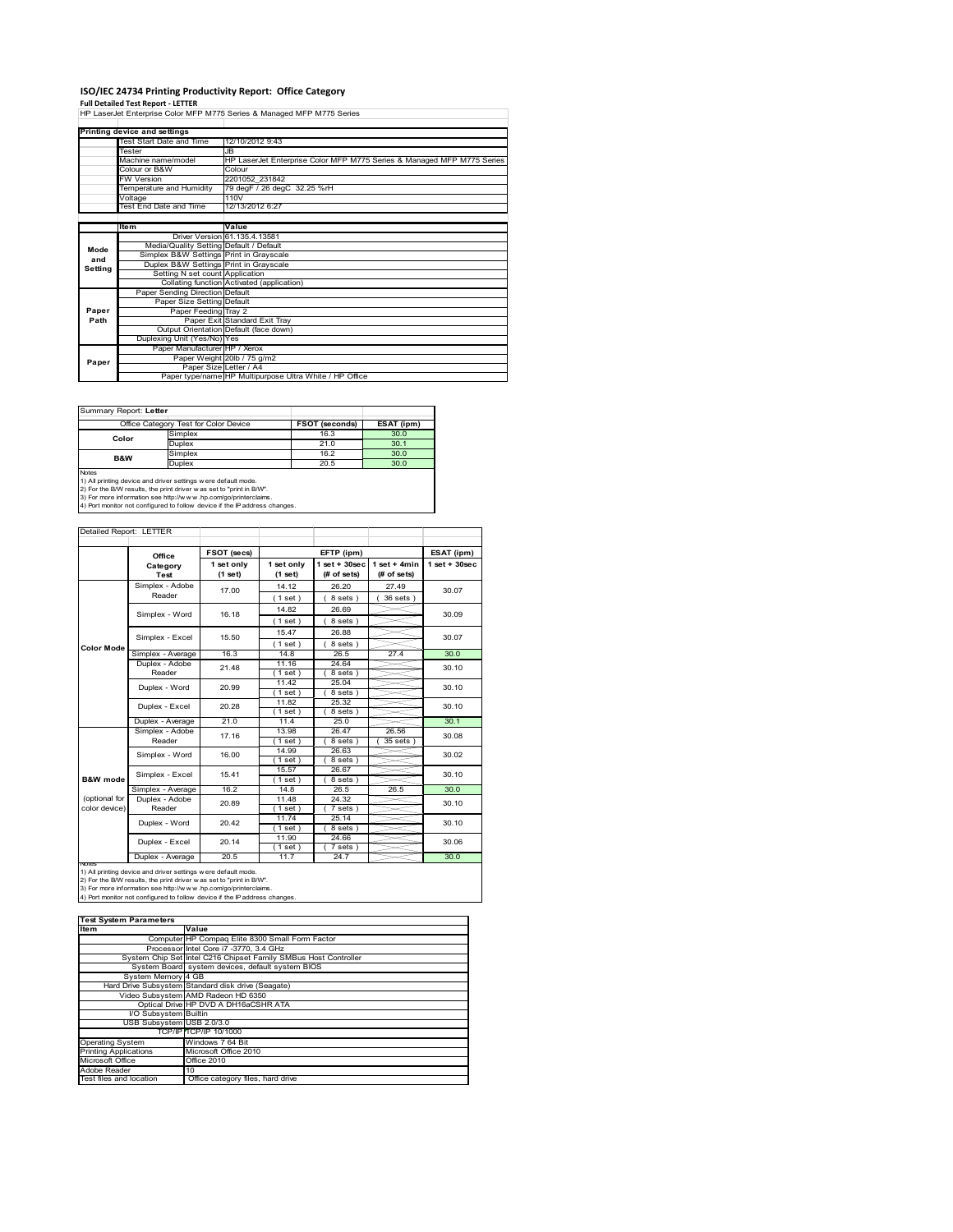### **ISO/IEC 24734 Printing Productivity Report: Office Category Full Detailed Test Report ‐ A4**

HP LaserJet Enterprise Color MFP M775 Series & Managed MFP M775 Series

|         | Printing device and settings            |                                                                        |
|---------|-----------------------------------------|------------------------------------------------------------------------|
|         | Test Start Date and Time                | 12/10/2012 9:43                                                        |
|         | Tester                                  | JB.                                                                    |
|         | Machine name/model                      | HP LaserJet Enterprise Color MFP M775 Series & Managed MFP M775 Series |
|         | Colour or B&W                           | Colour                                                                 |
|         | <b>FW Version</b>                       | 2201052 231842                                                         |
|         | Temperature and Humidity                | 79 degF / 26 degC 32.25 %rH                                            |
|         | Voltage                                 | 110V                                                                   |
|         | Test End Date and Time                  | 12/13/2012 6:27                                                        |
|         |                                         |                                                                        |
|         | Item                                    | Value                                                                  |
|         |                                         | Driver Version 61.135.4.13581                                          |
| Mode    | Media/Quality Setting Default / Default |                                                                        |
| and     | Simplex B&W Settings Print in Grayscale |                                                                        |
| Setting | Duplex B&W Settings Print in Grayscale  |                                                                        |
|         | Setting N set count Application         |                                                                        |
|         |                                         | Collating function Activated (application)                             |
|         | Paper Sending Direction Default         |                                                                        |
|         | Paper Size Setting Default              |                                                                        |
| Paper   | Paper Feeding Tray 2                    |                                                                        |
| Path    |                                         | Paper Exit Standard Exit Tray                                          |
|         |                                         | Output Orientation Default (face down)                                 |
|         | Duplexing Unit (Yes/No) Yes             |                                                                        |
|         | Paper Manufacturer HP / Xerox           |                                                                        |
| Paper   |                                         | Paper Weight 20lb / 75 g/m2                                            |
|         |                                         | Paper Size Letter / A4                                                 |
|         |                                         | Paper type/name HP Multipurpose Ultra White / HP Office                |

ä,

I

Summary Report: **A4**

|                | Office Category Test for Color Device | FSOT (seconds) | ESAT (ipm) |
|----------------|---------------------------------------|----------------|------------|
| Colour         | Simplex                               | 16.5           | 30.0       |
|                | Duplex                                | 20.7           | 30.1       |
| <b>B&amp;W</b> | Simplex                               | 16.0           | 30.1       |
|                | Duplex                                | 20.5           | 30.1       |

2) For the B/W results, the print driver w as set to "print in B/W".<br>3) For more information see http://w w w.hp.com/go/printerclaims.<br>4) Port monitor not configured to follow device if the IP address changes.

| Detailed Report: A4            |                           |                       |                       |                                   |                               |                    |
|--------------------------------|---------------------------|-----------------------|-----------------------|-----------------------------------|-------------------------------|--------------------|
|                                | Office                    | FSOT (secs)           |                       | EFTP (ipm)                        |                               | ESAT (ipm)         |
|                                | Category<br><b>Test</b>   | 1 set only<br>(1 set) | 1 set only<br>(1 set) | $1$ set + $30$ sec<br>(# of sets) | $1$ set + 4min<br>(# of sets) | $1$ set + $30$ sec |
|                                | Simplex - Adobe<br>Reader | 17.28                 | 13.89                 | 26.36                             | 22.50<br>36 sets )            | 30.10              |
|                                | Simplex - Word            | 16.50                 | (1 set)<br>14.55      | 8 sets)<br>26.68                  |                               | 30.10              |
|                                |                           |                       | (1 set)<br>15.50      | 8 sets)<br>26.76                  |                               |                    |
| Colour<br>Mode                 | Simplex - Excel           | 15.48                 | (1 set)               | 8 sets)                           |                               | 29.89              |
|                                | Simplex - Average         | 16.5                  | 14.6                  | 26.6                              | 22.5                          | 30.0               |
|                                | Duplex - Adobe<br>Reader  | 21.50                 | 11.16<br>$1$ set)     | 24.64<br>8 sets)                  |                               | 30.10              |
|                                | Duplex - Word             | 20.57                 | 11.66<br>$1$ set)     | 25.08<br>8 sets)                  |                               | 30.10              |
|                                | Duplex - Excel            | 19.96                 | 12.02<br>$1$ set)     | 25.30<br>8 sets)                  |                               | 30.10              |
|                                | Duplex - Average          | 20.7                  | 11.6                  | 25.0                              |                               | 30.1               |
|                                | Simplex - Adobe<br>Reader | 16.37                 | 14.65<br>(1 set)      | 26.52<br>8 sets)                  | 24.77<br>36 sets )            | 30.11              |
|                                | Simplex - Word            | 15.96                 | 15.03<br>$1$ set)     | 26.71<br>8 sets)                  |                               | 30.10              |
| <b>B&amp;W</b> mode            | Simplex - Excel           | 15.43                 | 15.54<br>$1$ set)     | 26.99<br>8 sets)                  |                               | 30.11              |
|                                | Simplex - Average         | 16.0                  | 15.0                  | 26.7                              | 24.7                          | 30.1               |
| (optional for<br>color device) | Duplex - Adobe<br>Reader  | 20.96                 | 11.44<br>$1$ set)     | 24.92<br>8 sets)                  |                               | 30.10              |
|                                | Duplex - Word             | 20.37                 | 11.76<br>$1$ set)     | 24.46<br>7 sets)                  |                               | 30.10              |
|                                | Duplex - Excel            | 20.14                 | 11.92<br>$1$ set)     | 25.34<br>8 sets)                  |                               | 30.10              |
|                                | Duplex - Average          | 20.5                  | 11.7                  | 24.9                              |                               | 30.1               |

notes<br>1) All printing device and driver settings were default mode.<br>2) For the B/W results, the print driver was set to "print in B/W".<br>3) For more information see http://www.hp.com/go/printerclaims.<br>4) Por more informatio

**Item**<br>
Computer HP Compaq Elite 8300 Small Form Factor Processor Intel Core i7 -3770, 3.4 GHz<br>System Chip Set Intel C216 Chipset Family SMBus Host Controller<br>System Board system devices, default system BIOS<br>System Memory 4 GB Hard Drive Subsystem Standard disk drive (Seagate) Video Subsystem AMD Radeon HD 6350 Optical Drive HP DVD A DH16aCSHR ATA I/O Subsystem Builtin USB Subsystem USB 2.0/3.0 TCP/IP TCP/IP 10/10 Operating System Windows 7 64 Bit Printing Applications Microsoft Office 2010 Inting Applications<br>crosoft Office Adobe Reader 10 Office category files, hard dr **Test System Parameters**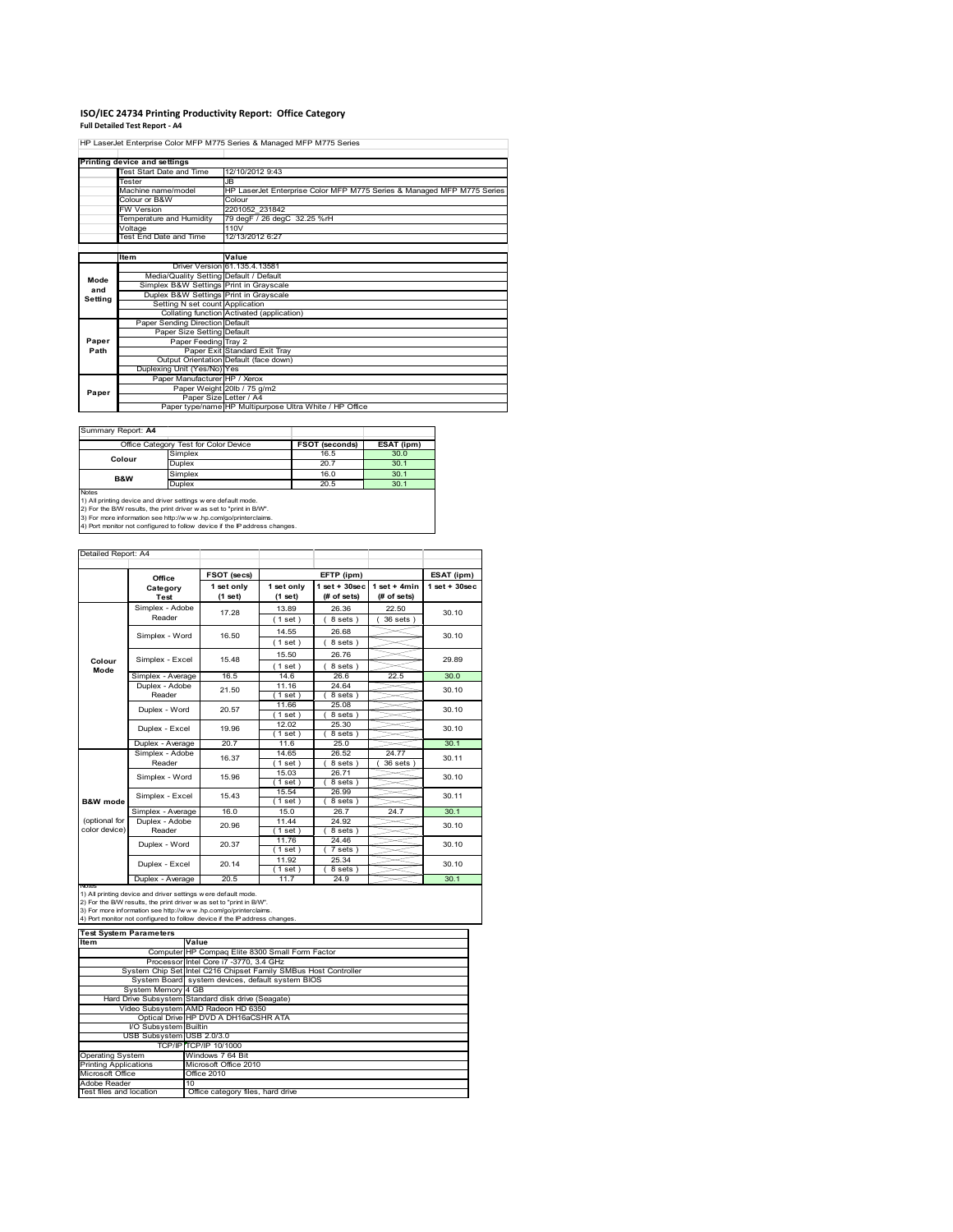## **ISO/IEC 29183 Copy Productivity Report**

|             | <b>Full Detailed Test Report - LETTER</b> |                                                                                           |  |  |
|-------------|-------------------------------------------|-------------------------------------------------------------------------------------------|--|--|
|             |                                           | HP LaserJet Enterprise Color MFP M775 Series & Managed MFP M775 Series                    |  |  |
|             |                                           |                                                                                           |  |  |
|             | <b>Machine Setup Information</b>          |                                                                                           |  |  |
|             | Test Start Date and Time 2/20/2013 15:24  |                                                                                           |  |  |
|             | Tester JB                                 |                                                                                           |  |  |
|             |                                           | Machine name/model HP LaserJet Enterprise Color MFP M775 Series & Managed MFP M775 Series |  |  |
|             | Colour or B&W Colour                      |                                                                                           |  |  |
|             |                                           | FW Version 2201052 231842                                                                 |  |  |
|             | Configuration (options) Not Specified     |                                                                                           |  |  |
|             |                                           | Temperature and Humidity 77 degF / 25 degC 12.82 %rH                                      |  |  |
|             | Test End Date and Time: 2/22/2013 14:26   |                                                                                           |  |  |
|             |                                           |                                                                                           |  |  |
|             | Pre-set Item                              | <b>Pre-set Value</b>                                                                      |  |  |
|             | Output Resolution Default                 |                                                                                           |  |  |
| Mode        | Output Quality Default                    |                                                                                           |  |  |
|             |                                           | Copying Mode Colour for Colour and B&W for B&W                                            |  |  |
|             | Auto Density Adjustment Default           |                                                                                           |  |  |
|             |                                           | Collating function Set in Control Panel                                                   |  |  |
| Paper       | Paper Sending Direction Default           |                                                                                           |  |  |
|             | Paper Type Setting Default                |                                                                                           |  |  |
| Paper       | Paper Feeding Tray 2                      |                                                                                           |  |  |
| Path        | Paper Exit Default                        |                                                                                           |  |  |
|             |                                           | Face Up Exit Default (face down)                                                          |  |  |
|             | <b>Fixing Capability Default</b>          |                                                                                           |  |  |
| Temporary   | Image Quality Stability Default           |                                                                                           |  |  |
| <b>Stop</b> | Capacity of Paper Default                 |                                                                                           |  |  |
|             | Others None                               |                                                                                           |  |  |
|             |                                           |                                                                                           |  |  |
|             | Paper Manufacturer HP / Xerox             |                                                                                           |  |  |
| Paper       |                                           | Paper Weight 20lb / 75 g/m2                                                               |  |  |
|             | Paper Size Letter / A4                    |                                                                                           |  |  |
|             |                                           | Paper type/name HP Multipurpose Ultra White / HP Office                                   |  |  |

| Summary Report: Letter                                                      |              |             |  |
|-----------------------------------------------------------------------------|--------------|-------------|--|
|                                                                             |              |             |  |
|                                                                             | <b>sFCOT</b> | sESAT (ipm) |  |
| Color                                                                       | 10.4         | 30.1        |  |
| <b>B&amp;W</b>                                                              | 10.4         | 30.1        |  |
| <b>Notes</b><br>First Copy Out and Copy Speed measured using ISO/IEC 29183, |              |             |  |

First Copy Out and Copy Speed measured using ISO/IEC 29183,<br>excludes first set of test documents. For more information see<br>http://www.hp.com/go/printerclaims. Exact speed varies depending on<br>the system.configuration and do

|              | Detailed Report: LETTER |              |       |             |                |             |
|--------------|-------------------------|--------------|-------|-------------|----------------|-------------|
|              | <b>Target</b>           | sFCOT (secs) |       | sEFTP (ipm) |                | sESAT (ipm) |
|              |                         |              | 1copy | 1copy+30sec | 1copy+4minutes |             |
|              | A                       | 10.34        | 5.79  | 25.38       | 27.43          | 30.10       |
|              |                         |              |       | 23 sets     | 139 sets       |             |
|              | B                       | 10.31        | 5.81  | 25.42       |                | 30.11       |
|              |                         |              |       | 23 sets     |                |             |
| Color        | C                       | 10.29        | 5.82  | 25.42       |                | 30.09       |
|              |                         |              |       | 23 sets     |                |             |
|              | D                       | 10.30        | 5.82  | 24.89       |                | 30.11       |
|              |                         |              |       | 23 sets     |                |             |
|              | Average                 | 10.4         | 5.8   | 25.2        | 27.4           | 30.1        |
|              |                         | 10.26<br>A   | 5.84  | 25.47       | 27.45          | 30.12       |
|              |                         |              |       | 23 sets     | 138 sets       |             |
|              | B                       | 10.34        | 5.79  | 25.46       |                | 30.11       |
|              |                         |              |       | 23 sets     |                |             |
| B&W          | C                       | 10.35        | 5.79  | 25.32       |                | 30.10       |
|              |                         |              |       | 23 sets     |                |             |
|              | D                       | 10.36        | 5.79  | 25.45       |                | 30.11       |
|              |                         |              |       | 23 sets     |                |             |
| <b>Notes</b> | Average                 | 10.4         | 5.8   | 25.4        | 27.4           | 30.1        |

First Copy Out and Copy Speed measured using ISO/IEC 29183, excludes first set of test documents. For more information see<br>http://w w w .hp.com/go/printerclaims. Exact speed varies depending on the system configuration and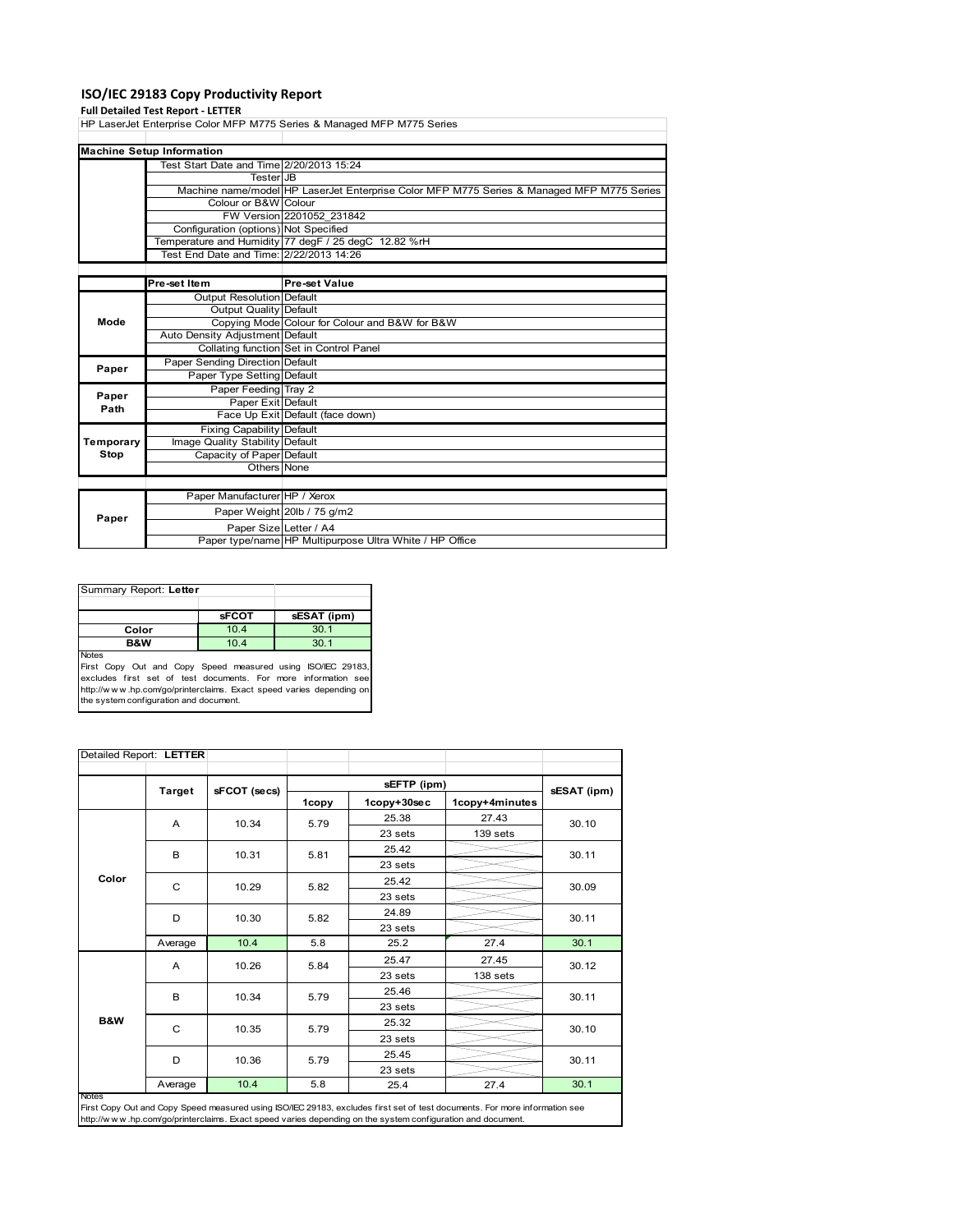## **ISO/IEC 29183 Copy Productivity Report**

### **Full Detailed Test Report ‐ A4**

HP LaserJet Enterprise Color MFP M775 Series & Managed MFP M775 Series

|           | <b>Machine Setup Information</b>         |                                                                                           |
|-----------|------------------------------------------|-------------------------------------------------------------------------------------------|
|           | Test Start Date and Time 2/20/2013 15:24 |                                                                                           |
|           | <b>Tester</b> JB                         |                                                                                           |
|           |                                          | Machine name/model HP LaserJet Enterprise Color MFP M775 Series & Managed MFP M775 Series |
|           | Colour or B&W Colour                     |                                                                                           |
|           |                                          | FW Version 2201052 231842                                                                 |
|           | Configuration (options) Not Specified    |                                                                                           |
|           |                                          | Temperature and Humidity 77 degF / 25 degC 12.82 %rH                                      |
|           | Test End Date and Time: 2/22/2013 14:26  |                                                                                           |
|           |                                          |                                                                                           |
|           | Pre-set Item                             | <b>Pre-set Value</b>                                                                      |
|           | Output Resolution Default                |                                                                                           |
|           | <b>Output Quality Default</b>            |                                                                                           |
| Mode      |                                          | Copying Mode Colour for Colour and B&W for B&W                                            |
|           | Auto Density Adjustment Default          |                                                                                           |
|           |                                          | Collating function Set in Control Panel                                                   |
| Paper     | Paper Sending Direction Default          |                                                                                           |
|           | Paper Type Setting Default               |                                                                                           |
| Paper     | Paper Feeding Tray 2                     |                                                                                           |
| Path      | Paper Exit Default                       |                                                                                           |
|           |                                          | Face Up Exit Default (face down)                                                          |
|           | <b>Fixing Capability Default</b>         |                                                                                           |
| Temporary | Image Quality Stability Default          |                                                                                           |
| Stop      | Capacity of Paper Default                |                                                                                           |
|           | Others None                              |                                                                                           |
|           |                                          |                                                                                           |
|           | Paper Manufacturer HP / Xerox            |                                                                                           |
|           |                                          | Paper Weight 20lb / 75 g/m2                                                               |
| Paper     |                                          |                                                                                           |

| Summary Report: A4 |              |             |
|--------------------|--------------|-------------|
|                    |              |             |
|                    | <b>SFCOT</b> | sESAT (ipm) |
| Colour             | 10.5         | 30.1        |
| <b>B&amp;W</b>     | 10.7         | 30.1        |
| <b>Notes</b>       |              |             |

Paper Size Letter / A4

Paper type/name HP Multipurpose Ultra White / HP Office

Notes<br>First Copy Out and Copy Speed measured using ISO/IEC 29183,<br>excludes first set of test documents. For more information see<br>http://www.hp.com/go/printerclaims. Exact speed varies depending on<br>the system.configuration

| Detailed Report: A4 |               |                |              |                               |                |                |
|---------------------|---------------|----------------|--------------|-------------------------------|----------------|----------------|
|                     |               |                |              |                               |                |                |
|                     | <b>Target</b> | sFCOT (secs)   | 1copy        | sEFTP (ipm)<br>1copy+30sec    | 1copy+4minutes | sESAT (ipm)    |
|                     | A             | 10.23          | 5.86         | 25.31                         | 27.45          | 30.11          |
|                     |               |                |              | 22 sets                       | 137 sets       |                |
|                     | B             | 10.30          | 5.82         | 25.46                         |                | 30.09          |
|                     |               |                |              | 23 sets                       |                |                |
| Colour              | C             | 10.72          | 5.60         | 24.36                         |                | 30.11          |
|                     |               |                |              | 22 sets                       |                |                |
|                     | D             | 10.74          | 5.59         | 25.28                         |                | 30.10          |
|                     |               |                |              | 22 sets                       |                |                |
|                     | Average       | 10.5           | 5.7          | 25.1                          | 27.4           | 30.1           |
| <b>B&amp;W</b>      | A             | 10.39          | 5.76         | 25.32                         | 26.46          | 30.11          |
|                     |               |                |              | 22 sets                       | 137 sets       |                |
|                     | B             | 10.27          | 5.83         | 25.47                         |                | 30.10          |
|                     |               |                |              | 23 sets                       |                |                |
|                     | C<br>D        | 10.70<br>11.22 | 5.61<br>5.34 | 25.49                         |                | 30.11<br>30.12 |
|                     |               |                |              | 23 sets                       |                |                |
|                     |               |                |              | $25.\overline{47}$<br>23 sets |                |                |
|                     | Average       | 10.7           | 5.6          | 25.4                          | 26.4           | 30.1           |
| Notes               |               |                |              |                               |                |                |

First Copy Out and Copy Speed measured using ISO/IEC 29183, excludes first set of test documents. For more information see http://w w w .hp.com/go/printerclaims. Exact speed varies depending on the system configuration and document.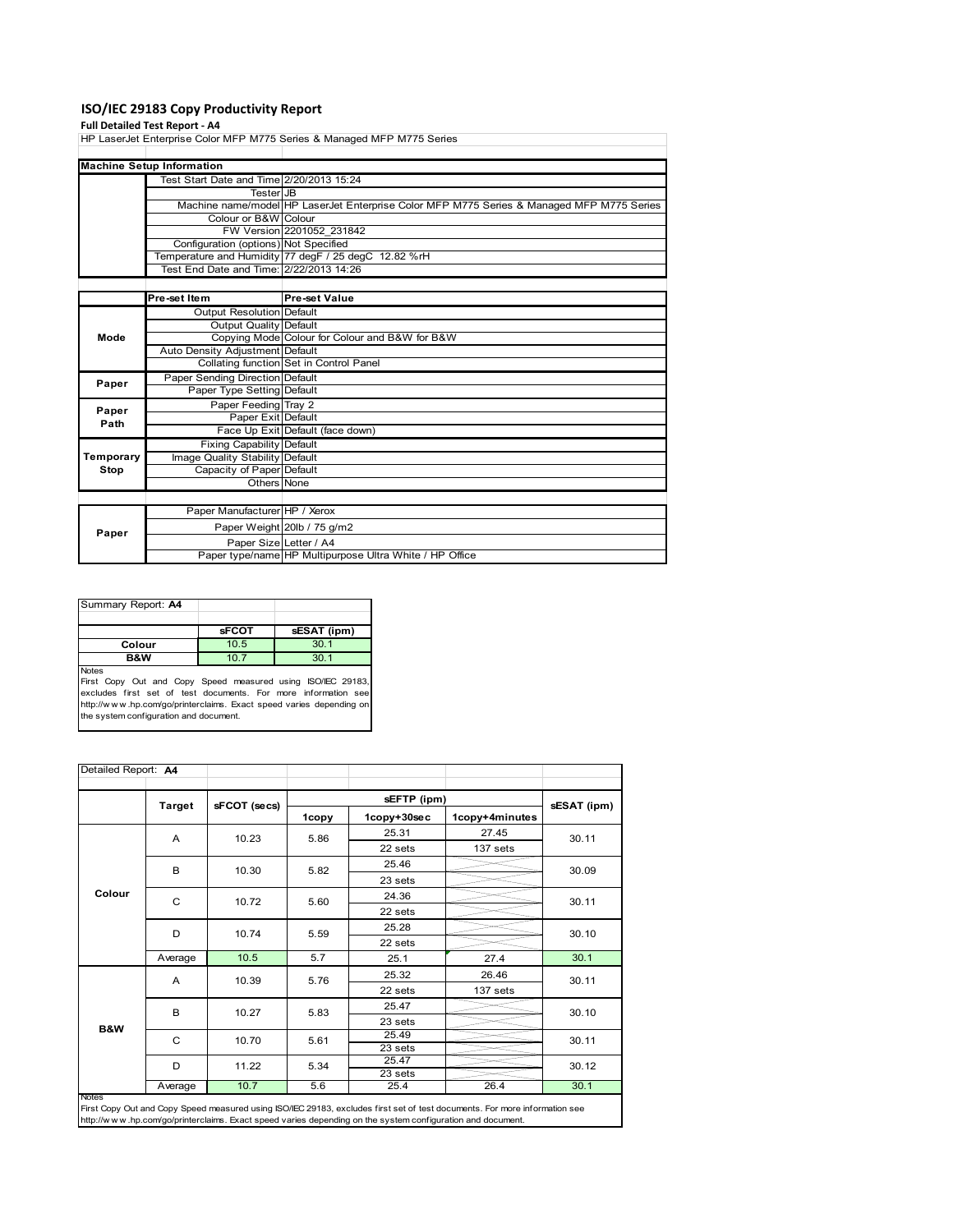# **ISO/IEC 24735 Copy Productivity Report**

**Full Detailed Test Report ‐ LETTER**

| <b>Machine Setup Information</b>       |                                                                                           |  |  |  |
|----------------------------------------|-------------------------------------------------------------------------------------------|--|--|--|
| Test Start Date and Time 1/3/2013 4:44 |                                                                                           |  |  |  |
| TesterlJB                              |                                                                                           |  |  |  |
|                                        | Machine name/model HP LaserJet Enterprise Color MFP M775 Series & Managed MFP M775 Series |  |  |  |
| Colour or B&W Colour                   |                                                                                           |  |  |  |
|                                        | FW Version 2201052 231842                                                                 |  |  |  |
| Configuration (options) Not Specified  |                                                                                           |  |  |  |
|                                        | Temperature and Humidity 78 degF / 26 degC 10.84 %rH                                      |  |  |  |
| Test End Date and Time: 1/3/2013 9:05  |                                                                                           |  |  |  |
|                                        |                                                                                           |  |  |  |

| <b>Pre-set Item</b>              | <b>Pre-set Value</b>                                            |
|----------------------------------|-----------------------------------------------------------------|
| <b>Output Resolution Default</b> |                                                                 |
| Output Quality Default           |                                                                 |
| Copying Mode Default             |                                                                 |
| Auto Density Adjustment Default  |                                                                 |
|                                  | Collating function Activated (if not activated in default mode) |
| Paper Sending Direction Default  |                                                                 |
| Paper Type Setting Default       |                                                                 |
|                                  | Paper Feeding Standard cassette                                 |
|                                  | Paper Exit Standard exit tray                                   |
| Face Up Exit Default             |                                                                 |
| <b>Fixing Capability Default</b> |                                                                 |
| Image Quality Stability Default  |                                                                 |
| Capacity of Paper Default        |                                                                 |
|                                  | Others Default                                                  |
|                                  |                                                                 |
| Paper Manufacturer HP / Xerox    |                                                                 |
|                                  | Paper Weight 20lb / 75 g/m2                                     |
|                                  | Paper Size Letter / A4                                          |

| <b>ISO/IEC 24735 Copy Productivity Report</b> |                                                     |             |            |                  |                |                 |
|-----------------------------------------------|-----------------------------------------------------|-------------|------------|------------------|----------------|-----------------|
| Detailed Report: LETTER                       |                                                     |             |            |                  |                |                 |
|                                               | Copying                                             | FSOT (secs) | EFTP (ipm) |                  |                | ESAT (ipm)      |
|                                               | Mode                                                | 1 set only  | 1 set only | 1 set + $30$ sec | 1 set + $4min$ | $1$ set + 30sec |
|                                               | 1:1                                                 | 16.41       | 14.63      | 26.23            | 27.57          | 30.11           |
| <b>Color Mode</b>                             |                                                     |             | (1 set)    | 8 sets           | 36 sets        |                 |
|                                               | 1:2                                                 | 23.77       | 10.08      | 24.30            |                | 30.10           |
|                                               |                                                     |             | (1 set)    | 8 sets           |                |                 |
|                                               | 2:2                                                 | 31.00       | 7.74       | 22.34            |                | 30.10           |
|                                               |                                                     |             | (1 set)    | 8 sets           |                |                 |
|                                               | 1:1                                                 | 16.30       | 14.72      | 25.96            | 26.60          | 30.09           |
| <b>B&amp;W</b> mode                           |                                                     |             |            | 7 sets           | 35 sets        |                 |
|                                               | 1:2                                                 | 23.35       | 10.26      | 24.24            |                | 30.08           |
|                                               |                                                     |             |            | 8 sets           |                |                 |
|                                               | 2:2                                                 | 29.87       | 8.02       | 22.38            |                | 30.10           |
|                                               |                                                     |             |            | 8 sets           |                |                 |
| <b>Notes</b>                                  | Reports located: http://www.hp.com/go/printerclaims |             |            |                  |                |                 |